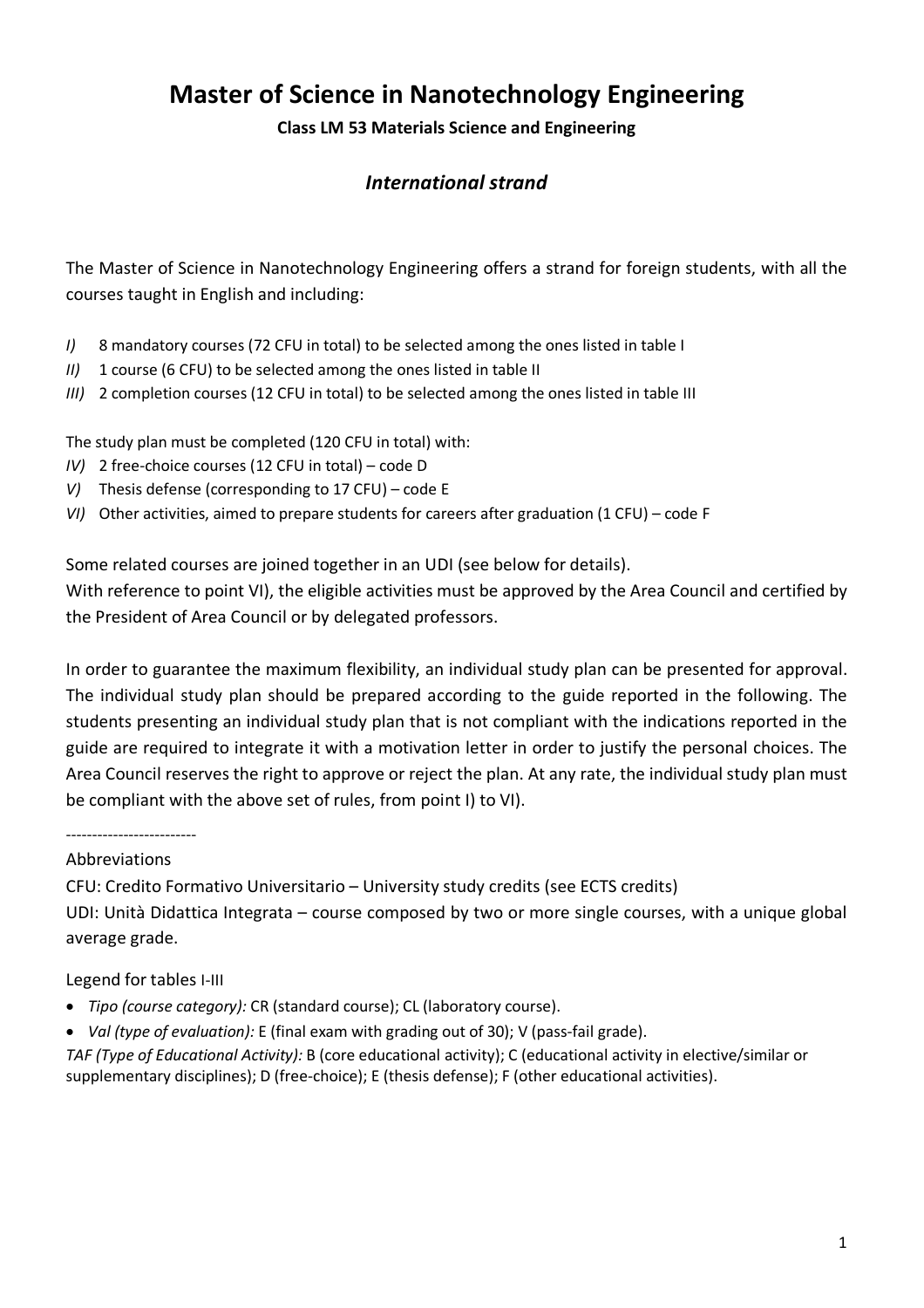## *TabIe I – Mandatory courses*

|                | <b>Courses</b>                                   | <b>CFU</b>         | sem           | <b>SSD</b> | Lang.      | <b>Tipo</b> | Val          | <b>TAF</b>   |
|----------------|--------------------------------------------------|--------------------|---------------|------------|------------|-------------|--------------|--------------|
| 1              | <b>Chemistry for Nanotechnology</b>              | 9                  |               | Chim/07    | <b>ENG</b> | <b>CR</b>   | E            | B            |
| $\overline{2}$ | Modern Physics for Nanotechnology (UDI: 9 CFU))  |                    |               |            |            |             |              |              |
|                | Elements of quantum mechanics                    | 6                  |               | FIS/01     | <b>ENG</b> | <b>CR</b>   | E            | B            |
|                | Elements of condensed matter physics             | 3                  |               | FIS/03     | <b>ENG</b> | <b>CR</b>   | E            | B            |
| $\mathfrak{Z}$ | Surface Engineering and Nanostructured Materials |                    |               |            |            |             |              |              |
|                | (UDI: 12 CFU)                                    |                    |               |            |            |             |              |              |
|                | Nanostructured materials                         | 6                  |               | ING-IND/22 | <b>ENG</b> | <b>CR</b>   | E            | B            |
|                | <b>Surface Engineering</b>                       | 6                  | $\mathsf{II}$ | ING-IND/22 | <b>ENG</b> | <b>CR</b>   | E            | B            |
| 4              | <b>Continuum Mechanics</b>                       | 6                  |               | ICAR/08    | <b>ENG</b> | <b>CR</b>   | E            | B            |
| 5              | Electron microscopies and related techniques     |                    |               |            |            |             |              |              |
|                | (UDI: 9 CFU)                                     |                    |               |            |            |             |              |              |
|                | Electron microscopies                            | 6                  | Ш             | FIS/01     | <b>ENG</b> | <b>CR</b>   | E            | B            |
|                | Scanning probe microscopy                        | 3                  | $\mathsf{II}$ | FIS/01     | <b>ENG</b> | <b>CR</b>   | E            | B            |
| 6              | Micro-nanofluidics                               | 6                  | II            | ING-IND/06 | <b>ENG</b> | <b>CR</b>   | E            | $\mathsf C$  |
|                | Micro-nano devices and materials for electrical  |                    |               |            |            |             |              |              |
|                | electromagnetic applications and fundaments      |                    |               |            |            |             |              |              |
|                | (UDI: 9 CFU)                                     |                    |               |            |            |             |              |              |
| 7              | Fundaments of micro-nano devices and materials   | 3<br>$\mathbf{II}$ | ING-IND/31    | <b>ENG</b> | <b>CR</b>  | E           | $\mathsf{C}$ |              |
|                | for electrical electromagnetic applications      |                    |               |            |            |             |              |              |
|                | Micro-nano devices and materials for electrical- | 6                  | III           | ING-IND/31 | <b>ENG</b> | <b>CR</b>   | E            | C            |
|                | electromagnetic applications                     |                    |               |            |            |             |              |              |
| 8              | Nanoelectronic and microelectromechanical        |                    |               |            |            |             |              |              |
|                | integrated devices (UDI: 12 CFU)                 |                    |               |            |            |             |              |              |
|                | Componenti Elettronici Integrati                 | 6                  | Ш             | ING-INF/01 | <b>ENG</b> | <b>CR</b>   | E            | $\mathsf C$  |
|                | Microelectromechanical systems                   | 6                  | IV            | ING-INF/01 | <b>ENG</b> | <b>CR</b>   | E            | $\mathsf{C}$ |

## *Table II – Course to be chosen*

|        | <b>Courses</b>                              | <b>CFL</b> | sem | <b>SSD</b> | Lang.            | Tipo | Val | <b>TAF</b> |
|--------|---------------------------------------------|------------|-----|------------|------------------|------|-----|------------|
|        | Dynamics of micromechanical systems         | 6          |     | ING-IND/13 | <b>ENG</b>       | CR   |     |            |
| 1 on 3 | Artificial materials, metamaterials and     | h          |     | ING-INF/02 | <b>ENG</b><br>CR |      |     |            |
|        | plasmonics for electromagnetic applications |            |     |            |                  |      |     |            |
|        | <b>Optoelectronics</b>                      | b          |     | ING-INF-01 | ENG.             | CR   |     |            |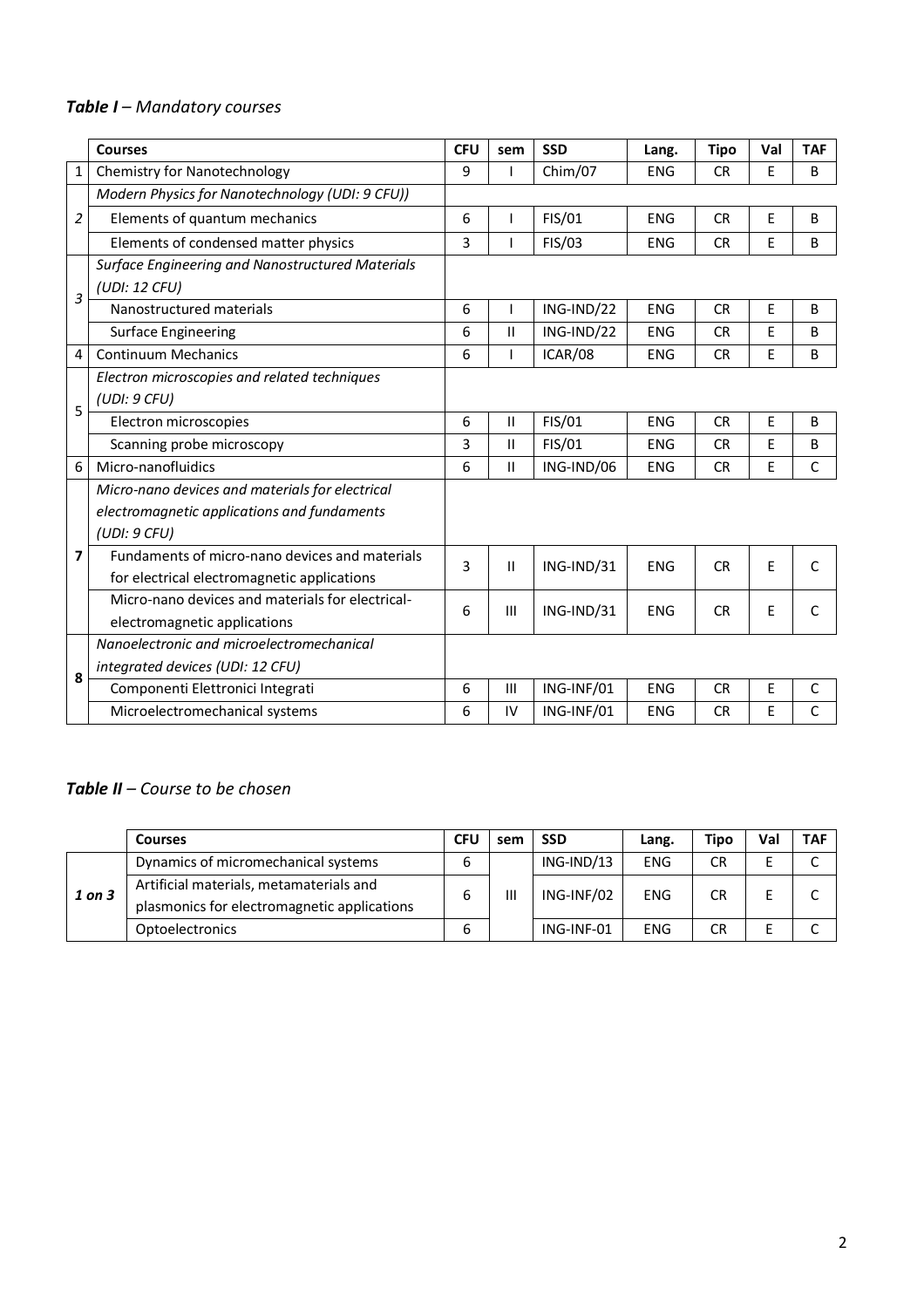## *Table III – Completion courses*

| <b>Courses</b>                                         | <b>CFU</b> | sem                    | <b>SSD</b> | Lingua     | <b>Tipo</b> | Val | <b>TAF</b>              |
|--------------------------------------------------------|------------|------------------------|------------|------------|-------------|-----|-------------------------|
| Sensors and electrical/electromagnetic                 | 6          | IV                     | ING-IND/31 | <b>ENG</b> | <b>CR</b>   | E   | $\mathsf{C}$            |
| characterization laboratory                            |            |                        |            |            |             |     |                         |
| Laboratory of micro-nano devices and materials for     |            |                        |            |            |             |     |                         |
| electrical-electromagnetic applications and Electro-   |            |                        |            |            |             |     |                         |
| rheology (UDI: 6 CFU)                                  |            |                        |            |            |             |     |                         |
| Laboratory of micro-nano devices and materials for     | 3          | III                    | ING-IND/31 | <b>ENG</b> | <b>CR</b>   | E   | $\mathsf{C}$            |
| electrical-electromagnetic applications                |            |                        |            |            |             |     |                         |
| Electro-rheology Laboratory                            | 3          | Ш                      | ING-IND/31 | <b>ENG</b> | <b>CR</b>   | E   | C                       |
| Laboratories of Atomistic and Micro-Nano- Fluidics     |            |                        |            |            |             |     |                         |
| Simulations (UDI: 6 CFU)                               |            |                        |            |            |             |     |                         |
| <b>Atomistic Simulations Laboratory</b>                | 3          | IV                     | FIS/01     | <b>ENG</b> | <b>CR</b>   | E   | $\mathsf C$             |
| Micro-Nano Fluidic Simulations Laboratory              | 3          | IV                     | ING-IND/06 | <b>ENG</b> | CR          | E   | $\mathsf C$             |
| Nanoelectronics Laboratory (UDI: 6 CFU)                |            |                        |            |            |             |     |                         |
| Nanoelectronics device characterization                | 3          | IV                     | ING-INF/01 | <b>ENG</b> | <b>CR</b>   | E   | $\mathsf C$             |
| Nanoelectronics Laboratory                             | 3          | IV                     | ING-INF/01 | <b>ENG</b> | CR          | E   | $\mathsf C$             |
| <b>Biophotonics Laboratory</b>                         | 6          | III                    | FIS/01     | <b>ENG</b> | <b>CR</b>   | E   | $\mathsf{C}$            |
| Transport Phenomena in Microsystems and Micro-         | 6          | IV                     | ING-IND/24 | <b>ENG</b> | <b>CR</b>   | E   | C                       |
| <b>Nano Reactive Devices</b>                           |            |                        |            |            |             |     |                         |
| Artificial materials, metamaterials and plasmonics for | 6          | Ш                      | ING-INF/02 | <b>ENG</b> | <b>CR</b>   | E   | C                       |
| electromagnetic applications                           |            |                        |            |            |             |     |                         |
| Dynamics of MicroMechanical Systems                    | 6          | III                    | ING-IND/13 | <b>ENG</b> | <b>CR</b>   | E   | $\mathsf C$             |
| Optoelectronics                                        | 6          | III                    | ING-INF/01 | <b>ENG</b> | <b>CR</b>   | E   | $\overline{C}$          |
| Optics                                                 | 6          | $\sf II$               | FIS/01     | <b>ENG</b> | <b>CR</b>   | E   | $\overline{\mathsf{C}}$ |
| <b>LASER Fundamentals</b>                              | 6          | IV                     | FIS/01     | <b>ENG</b> | <b>CR</b>   | E   | $\mathsf{C}$            |
| <b>Macromolecular Structures</b>                       | 6          | $\overline{1}$         | BIO/10     | <b>ENG</b> | CR          | E   | $\mathsf{C}$            |
| Principles of Biochemical Engineering                  | 6          | $\mathsf{I}\mathsf{I}$ | ING-IND/24 | <b>ENG</b> | <b>CR</b>   | E   | $\overline{C}$          |
| Electromagnetic Fields and Nanosystems for             | 6          | Ш                      | ING-INF/02 | <b>ENG</b> | CR          | E   | $\mathsf C$             |
| <b>Biomedical Applications</b>                         |            |                        |            |            |             |     |                         |
| <b>Molecular Dynamics and Atomistic Simulations</b>    |            |                        |            |            |             |     |                         |
| (UDI: 6 CFU)                                           |            |                        |            |            |             |     |                         |
| Statistical mechanics and Monte Carlo techniques       | 3          | Ш                      | FIS/01     | <b>ENG</b> | <b>CR</b>   | E   | $\mathsf C$             |
| Classical molecular dynamics                           | 3          | Ш                      | FIS/01     | <b>ENG</b> | <b>CR</b>   | E   | C                       |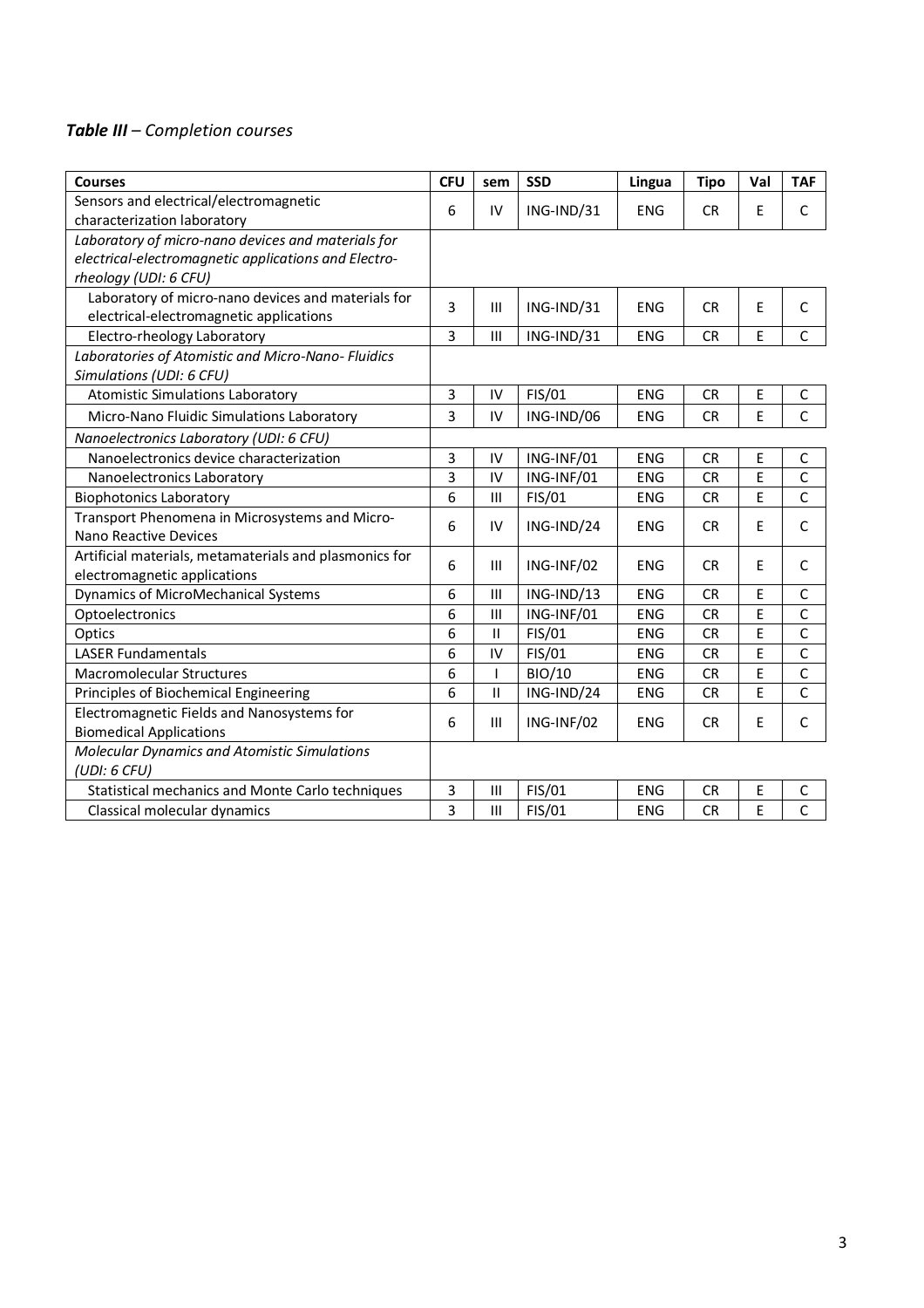#### **Guide to the compilation of the individual study plan**

The student must present the Individual Study Plan by the deadline set by the teaching secretariat. Furthermore, the student is required to present it before sitting any non-mandatory exam. Students can only submit a single Study Plan per Academic Year. The study plan should include the mandatory 9 exams (78 CFU) reported in the Tables I and II.

The study plan must be completed by indicating a number of courses chosen for a total of 24 credits (CFU). In particular: - the student can include any courses given in the University for a maximum of 12 credits;

- the student must include a number of courses, among those in the lists L1 and L2, for a minimum amount of 12 credits. To complete a curriculum coherent with the educational objectives of the Degree Course, the Nanotechnology Engineering Area Council recommends choosing the above courses within the suggested thematic groups (G1, G2, G3). With the aim to complete the student's cultural and technological education, the Nanotechnology Engineering Area Council also suggests:

- to choose at least 2 courses (for a minimum of 12 credits) belonging to the same Thematic Groups (G1, G2, G3) from L1 and L2 lists.

- verify that at least 2 applicative/experimental courses (for a minimum of 12 credits) are included in the study plan among those listed in the L1 list.

Some courses, due to their contents, fall into more than one thematic group.

If the student wants to choose, for 12 credits, among the free-choice exams courses provided in other degree courses, it is suggested to first contact the teachers of the courses, in order to verify to have the necessary prerequisites, verify the year and semester of course delivery and the absence of substantial program overlaps with other courses already included in his/her study plan.

#### **Thematic groups**

#### **G1: Modelling and Design**

- o Sensors and electrical/electromagnetic characterization laboratory
- o Laboratory of micro-nano devices and materials for electrical-electromagnetic applications and Electro-rheology (UDI)
- o Laboratories of Atomistic and Micro-Nano- Fluidics Simulations (UDI)
- o Transport Phenomena in Microsystems and Micro-Nano Reactive Devices
- o Dynamics of MicroMechanical Systems
- o Artificial materials, metamaterials and plasmonics for electromagnetic applications
- o Molecular Dynamics and Atomistic Simulations (UDI)
- o Micro-nano particles technology and biotechnology

#### **G2: Optics and Electronics**

- o Nanoelectronics Laboratory (UDI)
- o Biophotonics Laboratory
- $\circ$  Artificial materials, metamaterials and plasmonics for electromagnetic applications
- o Optoelectronics
- o Optics
- o LASER Fundamentals
- o Molecular Dynamics and Atomistic Simulations (UDI)

#### **G3: Biotechnology**

- o Laboratories of Atomistic and Micro-Nano-Fluidics Simulations
- o Biophotonics Laboratory
- o Macromolecular Structures
- o Principles of Biochemical Engineering
- o Micro-nano particles technology and biotechnology
- o Electromagnetic Fields and Nanosystems for Biomedical Applications
- o Molecular Dynamics and Atomistic Simulations (UDI)